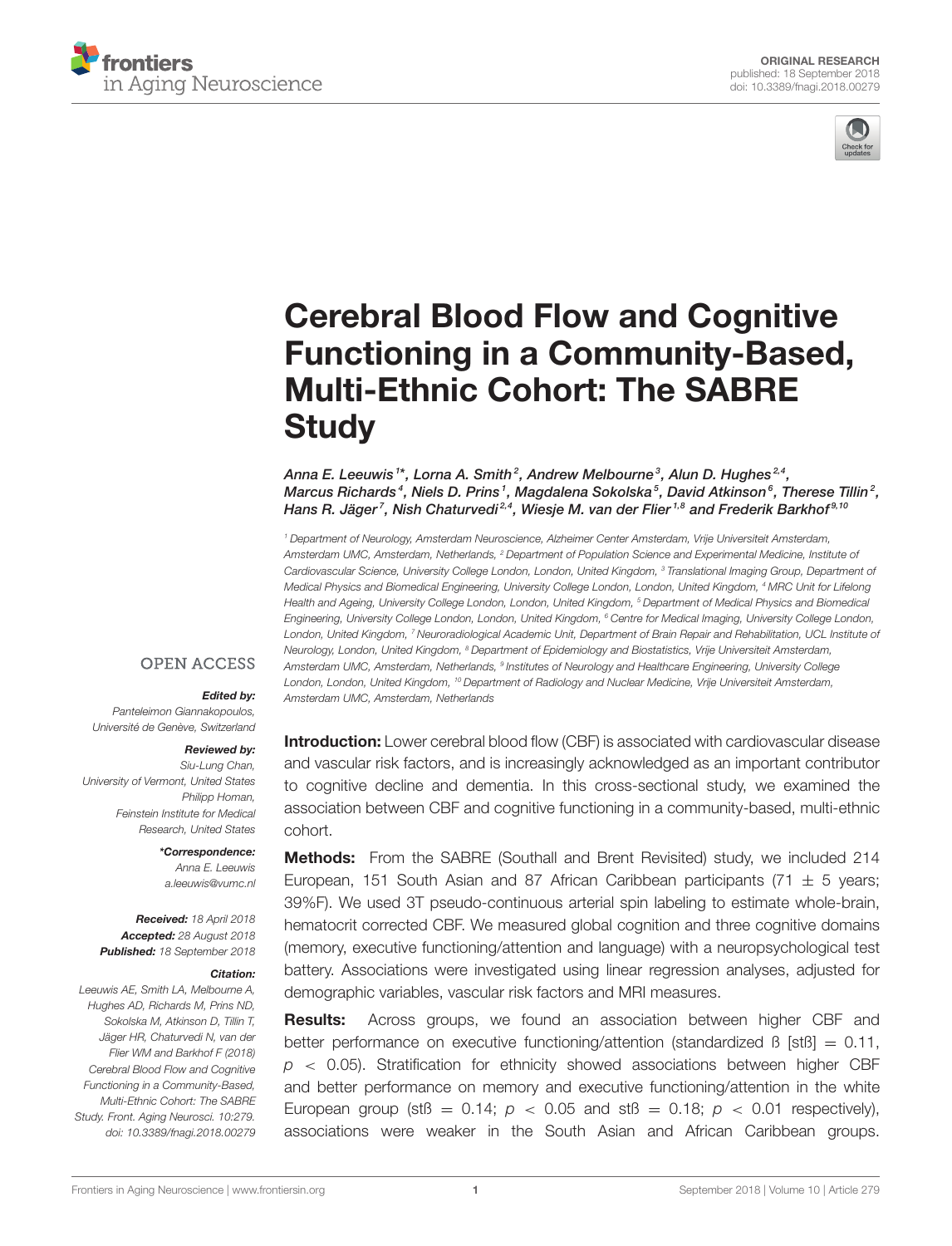**Conclusions:** In a multi-ethnic community-based cohort we showed modest associations between CBF and cognitive functioning. In particular, we found an association between higher CBF and better performance on executive functioning/attention and memory in the white European group. The observations are consistent with the proposed role of cerebral hemodynamics in cognitive decline.

Keywords: cerebral perfusion, arterial spin labeling, cognition, neuropsychology, vascular risk factors, ethnicity

# INTRODUCTION

Hemodynamic abnormalities, such as lower cerebral blood flow (CBF), are associated with cardiovascular disease and vascular risk factors, and are increasingly acknowledged as an important contributor to cognitive decline and dementia [\(Ott et al., 1999;](#page-7-0) [Whitmer et al., 2005;](#page-7-1) [Binnewijzend et al., 2013;](#page-6-0) [Bangen et al.,](#page-6-1) [2014;](#page-6-1) [Wolters et al., 2016;](#page-7-2) [Leeuwis et al., 2017\)](#page-6-2). Earlier studies have shown that cerebral blood flow (CBF) is lower in patients with cognitive impairment or dementia, compared to healthy controls [\(Binnewijzend et al., 2013,](#page-6-0) [2015\)](#page-6-3). CBF mapping can be accomplished with a non-invasive MRI-technique, arterial spin labeling (ASL), which uses magnetically labeled water as a tracer for blood flow. In a recent study, we found that lower ASL-measured CBF in mild cognitive impairment (MCI) and Alzheimer's disease (AD) was associated with worse performance on the Mini-Mental State Examination (MMSE) [\(Binnewijzend et al., 2013\)](#page-6-0). In addition, we found that lower CBF was related to impairment in multiple cognitive domains in AD, suggesting CBF as potential functional marker of disease severity [\(Leeuwis et al., 2017\)](#page-6-2). However, former studies on the association between CBF and cognitive functioning have been limited to cohorts with European-origin participants. Large differences in the incidence and prevalence of vascular risk profiles are recognized in ethnic minorities [\(Anand et al., 2000;](#page-6-4) [Kurian and Cardarelli, 2007;](#page-6-5) [Gijsberts et al., 2015\)](#page-6-6), but little is known about how this affects the association between CBF and cognitive functioning. In the present study, we investigated the association between ASL-measured CBF with performance in global cognition and the cognitive domains of memory, executive functioning/attention and language in a multi-ethnic community-based cohort with white European, South Asian and African Caribbean participants.

## METHODS

## **Participants**

We analyzed follow-up data from the Southall And Brent Revisited (SABRE) study, a multi-ethnic community-based cohort consisting of white European, first-generation migrant South Asian, and African Caribbean men and women (Tillin et al., [2012\)](#page-7-3). The SABRE study is a longitudinal study principally investigating cardio-metabolic disease. Index participants were recruited from primary care between 1988 and 1991, when they were aged 40–69 years. 4857 participants took part in the original study (2346 European, 1710 South Asian, 801 African Caribbean). Surviving participants were invited to attend the 20-year follow-up investigation between 2008 and 2011, and the 25-year follow-up investigation, which started in 2014 and was finished in January 2018. One thousand four hundred and thirty-eight participants attended for clinical follow-up in the 20 year follow-up investigation (2008–2011). At the 25-year followup investigation (between July 2014 and December 2016), 533 index participants attended the clinical visit [including 197 newly recruited participants (i.e., partners of index participants and new African-Caribbean participants)]. **[Figure 1](#page-2-0)** is a flow diagram showing the study population. Participants with available ASL and neuropsychological assessment during the first phase (July 2014–Dec 2016) of the 25-year follow-up investigation were included in this cross-sectional analysis. Participants with nonreliable testing results on neuropsychological assessment, due to literacy problems, or impaired hearing or eyesight were excluded. The current study included 452 participants (214 European, 151 South Asian, 87 African Caribbean). Approval was obtained from Fulham research ethics committee (ref:07/H0712/19) and all participants gave written informed consent.

#### Clinical Measurements

Participants had a light breakfast at home (tea or coffee limited to one cup) and refrained from alcohol and smoking on the morning of attendance, but took their usual medications on the clinic morning. Participants completed a questionnaire detailing sociodemographic characteristics (including years of education), health behaviors (including smoking status), medical history, and medication. Height, weight, and waist circumference were measured [\(Tillin et al., 2012\)](#page-7-3). Hypertension was defined as physician diagnosed hypertension or use of blood pressurelowering medication from participants' questionnaire and general practitioners' medical record review. Diabetes mellitus was defined as physician diagnosed diabetes or according to the World Health Organization 1999 guidelines (World Health Organization, [1999\)](#page-7-4). Hematocrit (HCT) was measured using an impedance based, direct current sheath flow method (Sysmex XE-2100, Sysmex, Kobe, Japan) from a venous blood sample drawn on the same morning as the MRI examination.

## Neuropsychological Assessment

We assessed cognitive functioning with a standardized neuropsychological test battery. The battery was assessed early in

**Abbreviations:** AD, Alzheimer's disease; ASL, arterial spin labeling; CBF, cerebral blood flow; HCT, hematocrit; MCI, mild cognitive impairment; MMSE, Minimental state examination; MRI, magnetic resonance imaging; SABRE, Southall And Brent Revisited; stß, standardized beta; VCI, vascular cognitive impairment; WMH, white matter hyperintensities.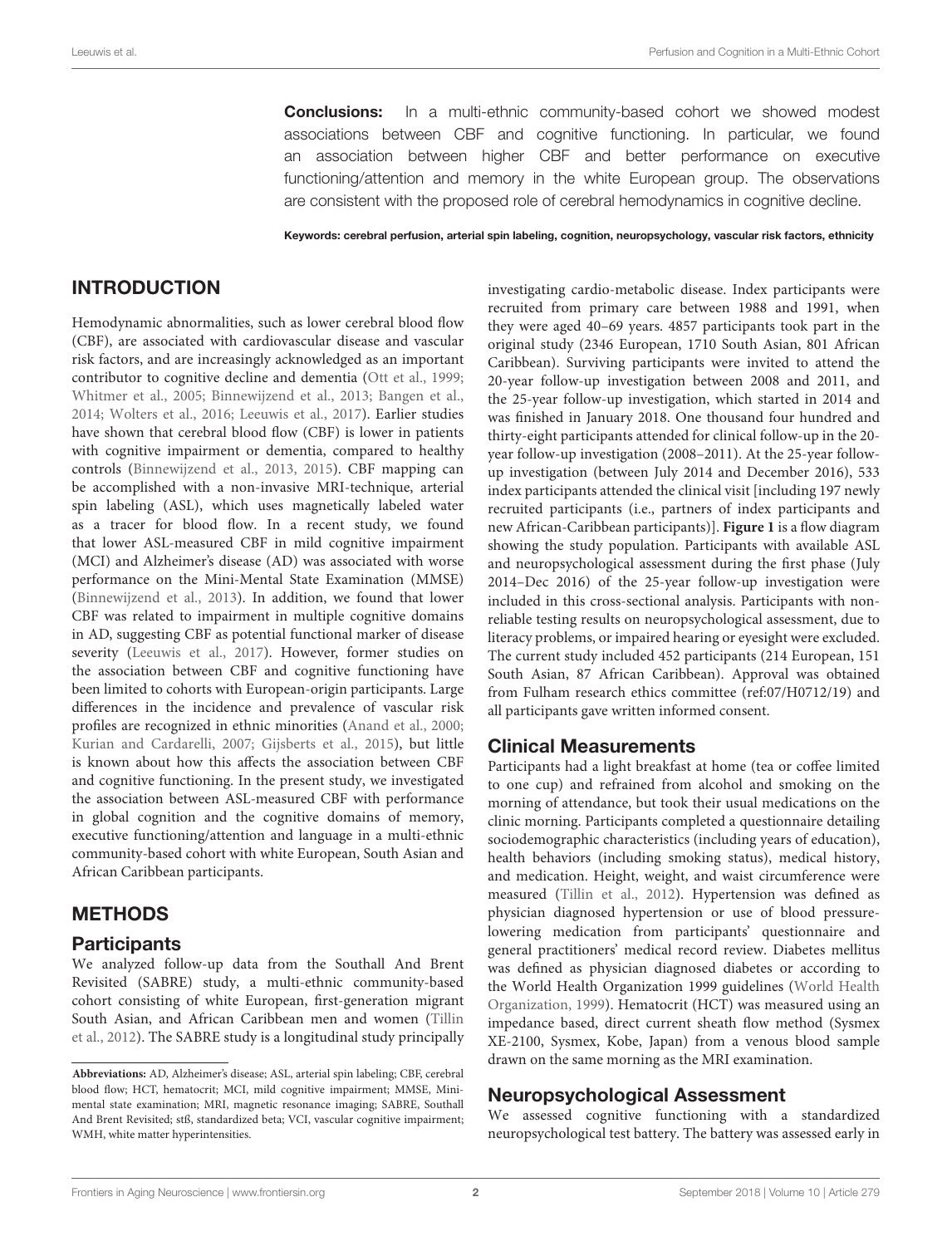

<span id="page-2-0"></span>the clinic day attendance, to avoid fatigue. The battery comprised tests previously validated for cross-cultural settings (Stewart et al., [2001,](#page-7-5) [2003\)](#page-7-6). We assessed global cognition and the three cognitive domains of memory, executive functioning/attention and language. For global cognition, we used the Community Screening Instrument for Dementia (CSI-D) [\(Hall et al., 2000;](#page-6-7) [Prince et al., 2011\)](#page-7-7). To generate a composite global score for the CSI-D, a standard algorithm was applied [\(Sosa et al., 2009\)](#page-7-8). For memory, we used the 10-word total immediate recall and delayed recall of the Consortium to Establish a Registry for Alzheimer's disease (CERAD) [\(Fillenbaum et al., 1996\)](#page-6-8). We combined the cognitive domains executive functioning and attention into one cognitive domain, using the forward and backward condition of the Digit Span and the Color Trails part A and B [\(Wechsler, 1997;](#page-7-9) [Dugbartey et al., 2000;](#page-6-9) [Lee et al., 2000\)](#page-6-10). To assess language, we used the category fluency (animals) and the Boston Naming test [\(Goodglass and Kaplan, 1983\)](#page-6-11). Raw neuropsychological test scores were standardized into z-scores. Color Trails A and B were log-transformed due to non-normal distribution and inverted by computing−1 ∗ z-score, so that higher scores imply better performance. Subsequently, available test scores were averaged to create the cognitive domains.

## MRI Protocol

Participants underwent MRI on the same day as all the other examinations. MRI was performed on a Philips Achieva 3T scanner (Philips, Best, the Netherlands) using an 8-channel head coil. The MRI protocol included a sagittal T1-weighted, T2-weighted, gradient-echo T2<sup>∗</sup> -weighted, diffusion weighted images (DWI) and fluid-attenuated inversion recovery (FLAIR) sequences. Structural MRI images were performed in the same scanning sessions as transversal 2D pseudo-continuous ASL (pcASL) perfusion images (EPI, TR/TE 4615/15 ms, flip-angle 90°, voxel size 3.75  $\times$  3.75  $\times$  5 mm), 1 mm slice gap, 20 slices, labeling duration 1,800 ms, post labeling delay 2,000 ms, 35 dynamics). Planning was aligned to the anterior commissureposterior commissure line in the transversal plane orthogonal to the T1w, ensuring coverage of the entire cerebrum including the vertex.

# Brain and Lesion Volumes

An automated segmentation protocol (Geodesic Information Flows [GIF]) for T1-weighted images was used to yield regional volumes [\(Cardoso et al., 2015\)](#page-6-12). GIF is part of the NiftySeg [\(http://niftyseg.sf.net\)](http://niftyseg.sf.net) software package and is available at NiftyWeb [\(http://cmictig.cs.ucl.ac.uk/niftyweb\)](http://cmictig.cs.ucl.ac.uk/niftyweb). A multi-atlas segmentation propagation and fusion technique, Similarity and Truth Estimation for Propagated Segmentations (STEPS), was used to segment in brain structures [\(Jorge Cardoso et al.,](#page-6-13) [2013\)](#page-6-13). Hippocampal volumes were calculated as the sum of right and left segmented volumes. An automated segmentation method was used to define volumes and distribution of white matter hyperintensities (WMH). This method is also available at NiftyWeb.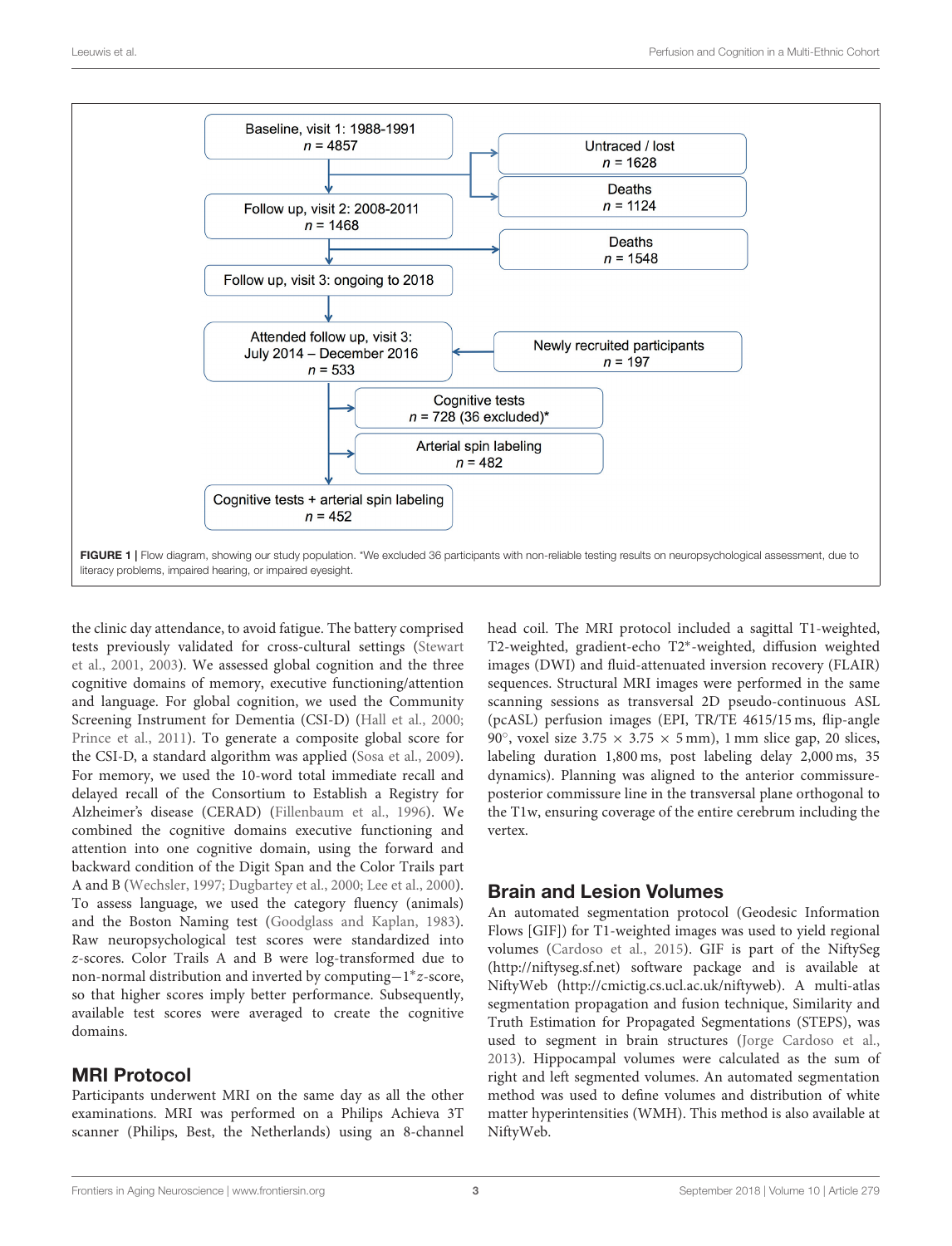## Preprocessing and MRI Data Analysis of ASL

Tissue segmentation and region labels were obtained using the Geodesic Information Flows framework [\(Cardoso et al.,](#page-6-12) [2015\)](#page-6-12). This method produces a state-of-the-art segmentation and regional labeling by voxel-wise voting between several propagated atlases, guided by the local image similarity. Gray matter and white matter were defined within the propagated atlases. Segmentations of the gray matter, white matter and cerebrospinal fluid (CSF) space were resampled to the space of the ASL acquisition making use of the known pointspread function to account for down-sampling induced loss of information. Determination of CBF maps from ASL data follows the simple derived form for pcASL (Equation 1) from the ISMRM recommendations white paper [\(Alsop et al., 2014\)](#page-6-14) presented in units of ml/100 g/min and fitted with an open-source software package [\(Melbourne et al., 2016\)](#page-6-15).

$$
CBF = 6000\lambda e^{\text{PLD/T1blood}}(SC - SL)/\text{SPD}(2\alpha \text{T1}_{\text{blood}})
$$

$$
(1 - e^{-\tau/\text{T1blood}}))[ml/100g/min]
$$
(1)

Acquisition proceeded by acquiring a number of pairs of control (SC) and label (SL) data. These pairs were averaged to generate single voxel values for the control and label in (Equation 1) where  $\lambda$  is the plasma/tissue partition coefficient (0.9 ml/g), PLD the post-labeling delay between end of bolus and start of imaging, T1blood the blood T1 value (1,650 ms), SPD the proton density, α the labeling efficiency (85%) and τ the labeling pulse duration. Partial volume correction (PVC) and T1 correction were applied [\(Asllani et al., 2008\)](#page-6-16) where the T1 was adapted for HCT using the formula T1=(0.52∗HCT+0.38)−<sup>1</sup> [\(Lu et al., 2004\)](#page-6-17). The standard value for blood T1 at 3T is 1,650 ms, corresponding to a default HCT value of about 43%. We used the HCT value measured from each participant to calculate blood T1.

#### Statistical Analysis

Statistical analyses were performed using SPSS 22.0 for Mac (SPSS Inc., Chicago, IL). Participant characteristics for continuous data are reported as mean  $\pm$  SD, categorical data are reported as number (percentage). We performed linear regression analyses to investigate associations between wholebrain CBF and cognitive functioning. We used CBF with correction for individual HCT as the independent variable and cognitive domains as the dependent variables. We included age, sex, education and ethnicity as covariates. In addition, we adjusted for variables that impact CBF and cognitive functioning in older adults: vascular risk factors (hypertension, diabetes and smoking) and MRI markers (WMH volume and hippocampal volume). First, we investigated the association between CBF with cognitive functioning, adjusted for age and sex (Model 1). We re-ran this model while one by one adding each of the other determinants to the model (Models 2–8). Finally, we entered all variables simultaneously (Model 9). Results were subsequently stratified for ethnicity. We provide standardized beta's (stß) to allow comparison of effect sizes.

# RESULTS

## Participant Characteristics

Participant characteristics and neuropsychological test results are shown in **[Table 1](#page-3-0)**. The mean age of participants was  $71 \pm 5$ years and 174 (38%) were female. White Europeans represented 47% of the sample, South Asians 33% and African Caribbean 19%. Hypertension was highly prevalent (58%), while 23% had

<span id="page-3-0"></span>TABLE 1 | Clinical characteristics of participants.

| Characteristics                                                      | <b>Total</b> ( $n = 452$ ) |
|----------------------------------------------------------------------|----------------------------|
| Women, n (%)                                                         | 174 (38.5%)                |
| Ethnicity, $n$ (%)                                                   |                            |
| White European                                                       | 214 (47%)                  |
| South Asian                                                          | 151 (33%)                  |
| African Caribbean                                                    | 87 (19%)                   |
| Age                                                                  | $71 \pm 5$                 |
| Years of education <sup>§</sup>                                      | $12 \pm 3$                 |
| Hypertension, $n$ (%) <sup>†</sup>                                   | 262 (58%)                  |
| Diabetes mellitus, $n$ (%) <sup><math>\dagger</math></sup>           | 105 (23%)                  |
| Smoking, $n$ (%) <sup><math>^7</math>§</sup>                         |                            |
| Never                                                                | 149 (33%)                  |
| Ever                                                                 | 226 (50%)                  |
| <b>MRI-characteristics</b>                                           |                            |
| Left + right hippocampal volume, $mL^{\$}$                           | $7.1 \pm 0.7$              |
| Total brain volume, mL                                               | $463.4 \pm 45.4$           |
| Total white matter lesion volume in mL,<br>median (IQR) <sup>§</sup> | 5.8 (15.5)                 |
| Whole-brain HCT CBF <sup>¥</sup>                                     | $36.7 \pm 6.3$             |
| <b>Cognitive test scores</b>                                         |                            |
| Global cognition (z-score)                                           | $0.0 + 0.7$                |
| CSI-D                                                                | $30.4 \pm 1.7$             |
| Memory (z-score)                                                     | $0.0 \pm 0.8$              |
| CERAD total immediate                                                | $18.5 \pm 3.9$             |
| CERAD delayed                                                        | $5.7 \pm 1.9$              |
| Executive functioning/attention (z-score)                            | $0.0 \pm 0.7$              |
| Digit span (forward)                                                 | $6.2 \pm 1.2$              |
| Digit span (backward)                                                | $4.1 \pm 1.3$              |
| Color trails, part A*                                                | $68.7 \pm 37$              |
| Color trials, part B <sup>*</sup>                                    | $148.9 \pm 66.9$           |
| Language (z-score)                                                   | $0.0 \pm 0.7$              |
| Animal fluency                                                       | $18.9 \pm 6.6$             |
| Boston naming test <sup>'ll</sup>                                    | $8.6 \pm 0.6$              |

MRI, magnetic resonance imaging; CBF, cerebral blood flow; HCT, hematocrit level correction; IQR, interquartile range; CSI-D, community screening instrument for dementia; CERAD, consortium to establish a registry for Alzheimer's disease.

 $<sup>†</sup>$  History of hypertension, diabetes mellitus and smoking status was determined based on</sup> self-reported medical history and/or medication use.

§Missing values: years of education: 33/452; smoking status 77/452; hippocampal volume 2/452; white matter lesion volume 27/452.

 $E$  CBF-values in mL/100 g/min.

\*Higher scores imply worse performance.

¶Boston Naming Test range: 0–9.

Data are presented as mean  $\pm$  SD or number (percentage). z-scores allow comparison of neuropsychological test results within participants. Higher z-scores imply better performance on all tests.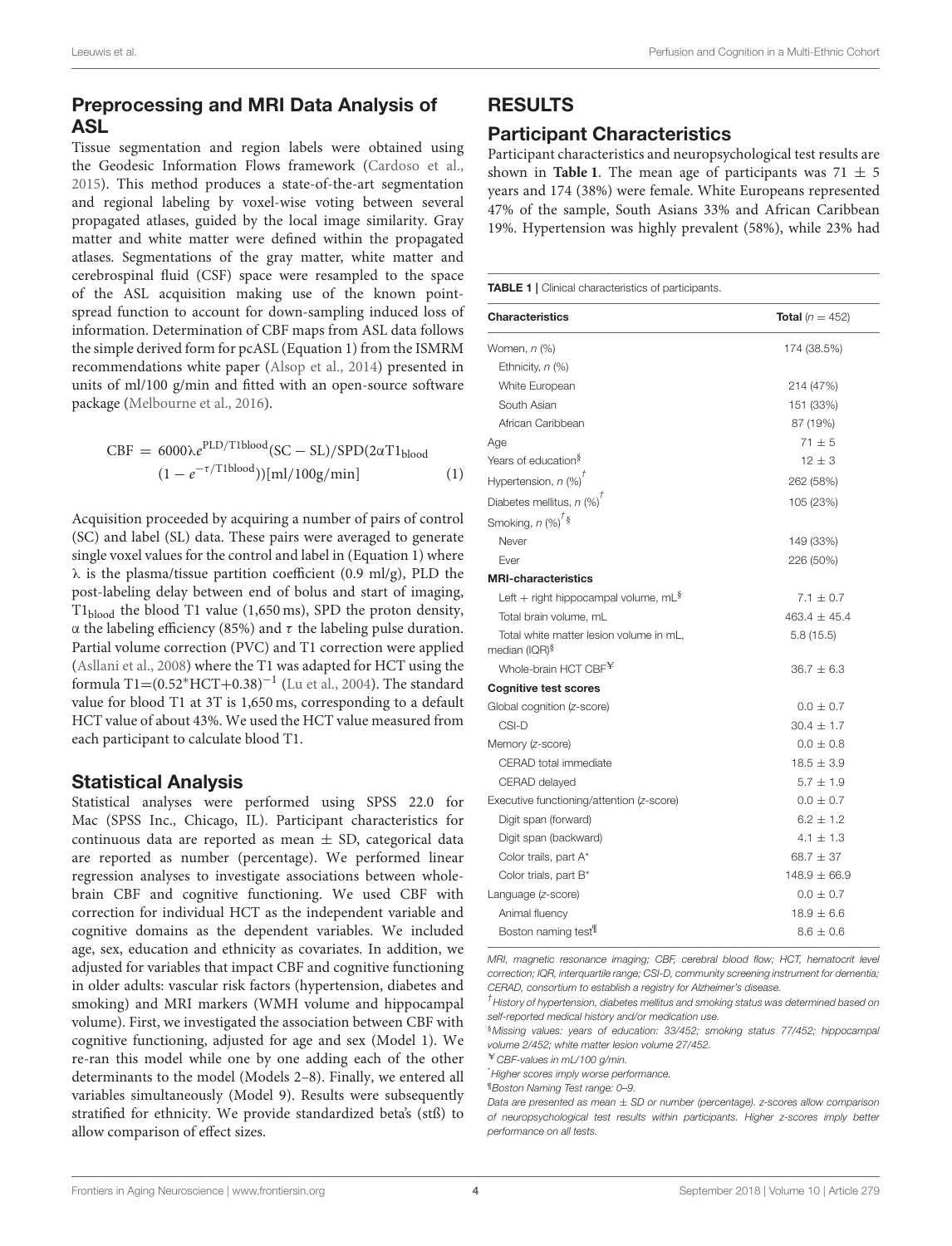diabetes mellitus. On average, participants performed within the normal range on neuropsychological tests.

## Association Between Cerebral Blood Flow and Cognitive Functioning

**[Table 2](#page-4-0)** shows the association between CBF and cognitive functioning, adjusted for age and sex (Model 1). Next, we re-ran this analysis with additional adjustment for each of the putative confounders in a separate model (Models 2–8). Adjusted for age and sex (Model 1), we found associations between CBF and each of the cognitive domains (standardized beta [stß] =  $0.14-$ 0.18,  $p \, < \, 0.01$ ). Subsequent adjustment for covariates in Model 2–8 showed that—with exception of ethnicity—none of the covariates confounded this association. When we finally entered all variables simultaneously in a multivariate model, we found that the association between CBF and performance on executive functioning/attention remained significant ( $\text{stfs} = 0.11$ ,  $p < 0.05$ ). We found no association between CBF and global cognition, memory or language. Subsequent stratification for ethnicity showed that this association was largely attributable to the white European subgroup. In this group, we found associations between higher CBF and better performance on executive functioning/attention (st $\beta = 0.18$ ,  $p < 0.01$ ) and an association between CBF and memory (st $\beta = 0.14$ ,  $p < 0.05$ ). We found much weaker associations between CBF and cognitive functioning in the South Asian and African Caribbean group. Subsequently, we repeated all analyses with partial volume corrected (PVC) CBF. These analyses showed a similar pattern of associations (data not shown).

## **DISCUSSION**

In a multi-ethnic community-based cohort we found modest associations between CBF and cognitive functioning. In particular, we found an association between higher CBF and better performance on executive functioning/attention and memory in the white European group.

Our findings are in line with earlier studies examining CBF and cognition. For example, the Rotterdam Study investigated the relationship between CBF using 2D phase-contrast MRI and cognitive functioning and found small effect sizes for information processing speed and executive functioning (difference in Z-score

<span id="page-4-0"></span>TABLE 2 | Linear regression models for the association between CBF and cognitive functioning.

| Group                | <b>Cognitive domain</b>  | Model               |                                |                                   |                                  |                                       |                                           |                                                |                                                |                                       |
|----------------------|--------------------------|---------------------|--------------------------------|-----------------------------------|----------------------------------|---------------------------------------|-------------------------------------------|------------------------------------------------|------------------------------------------------|---------------------------------------|
|                      |                          | 1<br>Age and<br>sex | $\overline{\mathbf{2}}$        | 3                                 | 4                                | 5<br>Model 1<br>$\ddot{}$<br>diabetes | 6<br>Model 1<br>$\overline{+}$<br>smoking | $\overline{7}$<br>Model 1<br>$+$ WMH<br>volume | 8<br>Model 1<br>$+$ hippo-<br>campal<br>volume | 9<br>Full<br>model (all<br>variables) |
|                      |                          |                     | Model 1<br>$^{+}$<br>education | Model 1<br>$\ddot{}$<br>ethnicity | Model 1<br>$+$ hyper-<br>tension |                                       |                                           |                                                |                                                |                                       |
| All                  | Global cognition         | $0.18***$           | $0.18***$                      | 0.07                              | $0.15***$                        | $0.16**$                              | $0.15***$                                 | $0.17**$                                       | $0.16**$                                       | 0.06                                  |
| $(n = 452)$          | Memory                   | $0.15***$           | $0.14**$                       | $0.11*$                           | $0.14**$                         | $0.14***$                             | $0.12*$                                   | $0.15*$                                        | $0.14***$                                      | 0.06                                  |
|                      | Executive func/attention | $0.17***$           | $0.16**$                       | $0.09*$                           | $0.15*$                          | $0.15***$                             | $0.18***$                                 | $0.18***$                                      | $0.16**$                                       | $0.11*$                               |
|                      | Language                 | $0.14***$           | $0.13*$                        | 0.03                              | $0.12*$                          | $0.13**$                              | 0.10                                      | $0.13***$                                      | $0.13**$                                       | $-0.02$                               |
| European             | Global cognition         | 0.12                | 0.11                           | n.a.                              | 0.11                             | 0.11                                  | 0.13                                      | 0.12                                           | 0.11                                           | 0.14                                  |
| $(n = 215)$          | Memory                   | $0.13*$             | $0.12*$                        | n.a.                              | $0.13*$                          | $0.13*$                               | $0.13*$                                   | $0.14*$                                        | $0.13*$                                        | $0.14*$                               |
|                      | Executive fun /attention | $0.18***$           | $0.18**$                       | n.a.                              | $0.18**$                         | $0.18***$                             | $0.19**$                                  | $0.17*$                                        | $0.18**$                                       | $0.18***$                             |
|                      | Language                 | 0.01                | 0.00                           | n.a.                              | 0.01                             | 0.01                                  | 0.01                                      | $-0.01$                                        | 0.00                                           | $-0.02$                               |
| South Asian          | Global cognition         | 0.04                | 0.06                           | n.a.                              | 0.03                             | 0.04                                  | $-0.01$                                   | 0.04                                           | 0.04                                           | 0.00                                  |
| $(n = 151)$          | Memory                   | 0.07                | 0.07                           | n.a.                              | 0.05                             | 0.07                                  | $-0.06$                                   | 0.08                                           | 0.07                                           | $-0.05$                               |
|                      | Executive func/attention | $-0.01$             | $-0.04$                        | n.a.                              | $-0.03$                          | $-0.01$                               | 0.02                                      | 0.05                                           | $-0.01$                                        | $-0.01$                               |
|                      | Language                 | $-0.00$             | 0.01                           | n.a.                              | $-0.01$                          | $-0.00$                               | $-0.04$                                   | $-0.02$                                        | 0.01                                           | $-0.07$                               |
| African<br>Caribbean | Global cognition         | 0.04                | 0.04                           | n.a.                              | 0.01                             | 0.01                                  | 0.04                                      | $-0.06$                                        | 0.05                                           | $-0.11$                               |
| $(n = 87)$           | Memory                   | 0.05                | 0.02                           | n.a.                              | 0.04                             | 0.02                                  | $-0.02$                                   | $-0.01$                                        | 0.04                                           | $-0.15$                               |
|                      | Executive func/attention | 0.04                | $-0.01$                        | n.a.                              | 0.02                             | 0.04                                  | 0.10                                      | 0.02                                           | 0.05                                           | 0.05                                  |
|                      | Language                 | $-0.10$             | 0.10                           | n.a.                              | 0.08                             | 0.07                                  | 0.03                                      | 0.10                                           | 0.10                                           | 0.02                                  |

Executive func, executive functioning; WMH, white matter hyperintensities; n.a., not applicable. \*p < 0.05, \*\*p < 0.01, \*\*p < 0.001. Results are presented as standardized beta [stß] to allow comparison of effect sizes. We used linear regression analyses with cerebral blood flow (CBF) as independent variable and cognitive domains as dependent variable. Cognition is expressed as (composite) z-score. Model 1: Univariate regression analysis, adjusted for age and sex; Model 2-8: All analyses are adjusted for age and sex + named variable; Model 9: We entered all variables (age, sex, education, ethnicity, vascular risk factors and MRI measures) simultaneously in one model (Enter method). Results were subsequently stratified for ethnicity.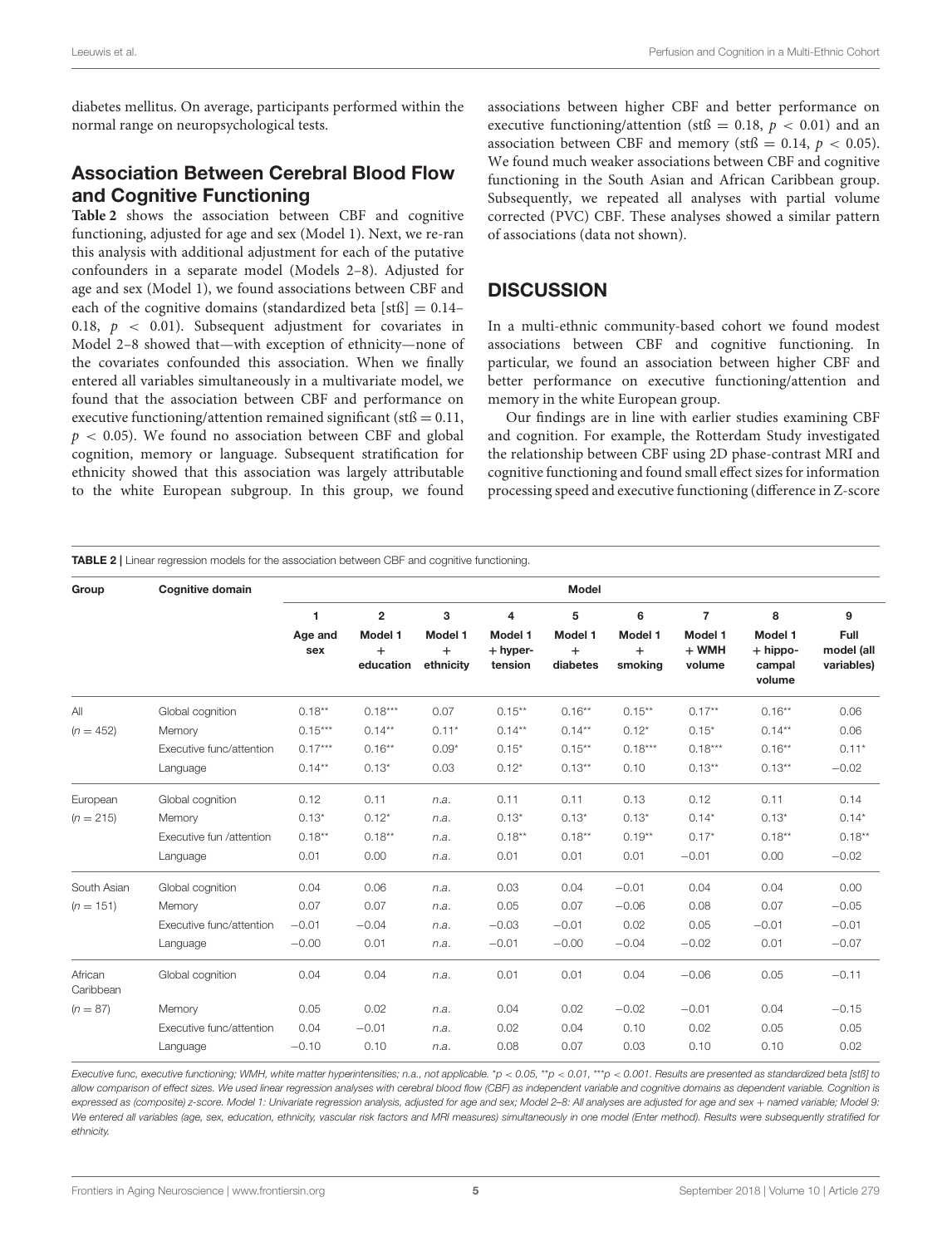per SD increase in flow measure: 0.04 (CI: −0.02; −0.09) and 0.00 (CI: −0.05; 0.05) respectively) [\(Poels et al., 2008\)](#page-7-10). In addition, a study of the association between CBF and cognitive decline found a modest effect size on lower CBF and accelerated decline in global cognition  $(\beta = -0.029)$  [\(Wolters et al., 2017\)](#page-7-11).

Previously, we investigated the association between CBF and cognitive functioning in a memory clinic cohort and we found effect sizes comparable to the current study (st $\beta = 0.09 - 0.14$ , all  $p < 0.05$ ). Stratification for syndrome diagnosis (cognitively normal, MCI and dementia) showed that this association was mainly attributable to the dementia group and was least obvious in the cognitively normal group (stß =  $0.01-0.07$ , all  $p >$ 0.05). These findings support the potential role of ASL as measure of disease severity, as we found only an association in the dementia group. In the current study we did find a significant albeit modest association between CBF and cognition in a community-based population. We previously investigated CBF in the predementia phase of AD and we found that CBF alterations occur further along the disease process of AD and were only reduced in more advanced stages of AD (Binnewijzend et al., [2015\)](#page-6-3). In combination with the current results, this would suggest that changes in ASL-measured CBF are less sensitive in the early stages of cognitive impairment and dementia. In addition, our modest results might be attributable to the comparatively high prevalence of adverse vascular risk factors in this multi-ethnic study of older adults. Earlier studies suggest that reduced CBF is a major factor in the development of vascular cognitive impairment (VCI) [\(Sabayan et al., 2012;](#page-7-12) Yang et al., [2017\)](#page-7-13). In a former study we showed that decreased CBF in a memory clinic cohort not only reflects disease burden of neurodegeneration, but is also related to small vessel disease (SVD) and (cerebro-)vascular factors [\(Benedictus et al., 2014\)](#page-6-18).

The most prominent finding was the association between CBF and executive functioning/attention. This is consistent with the observation that executive dysfunction is common in patients with VCI[\(Prins and Scheltens, 2015\)](#page-7-14). In addition, we also found an association with memory. However, although cognitive tests are selected to measure a specific cognitive domain, most tests involve multiple cognitive processes. For example, the CERAD (verbal memory test) not only measures memory but also requires attention and executive control in list organization. Consistent with our findings, effect sizes of the relations between vascular brain injury and cognitive functioning in cognitively normal elderly are generally modest. For example, a recent meta-analysis on the association between WMH and cognitive functioning showed small effect sizes for memory and executive functioning/attention (Fisher z-score  $-0.08$  [CI:  $-0.13$ ;  $-0.06$ ] and  $-0.11$  [CI:  $-0.16$ ;  $-0.07$ ] respectively) [\(Kloppenborg et al.,](#page-6-19) [2014\)](#page-6-19). In addition, a recent meta-analysis on the effect of microbleeds showed a small negative association with global cognitive functioning (individuals with microbleeds −0.3 MMSE point lower than those without; [Li et al., 2017\)](#page-6-20).

Among the limitations of the study is its cross-sectional design, which prevents us from drawing conclusions about causality. We cannot exclude potential survival bias as the least healthy participants were less likely to participate in the 25 year follow-up study, used for the current study. Second, we found that common vascular risk factors do not confound the associations between CBF and cognition, while ethnicity acted as a confounder. It is known that vascular risk factors increase the risk of cognitive impairment and are associated with reduced CBF [\(Gorelick et al., 2011;](#page-6-21) [Muller et al., 2012\)](#page-6-22). Reduced CBF has been associated with poorer cognitive performance in older patients with high vascular risk, suggesting that older adults with multiple risk factors may be particularly vulnerable to cognitive changes as a function of reduced CBF [\(Bangen et al., 2014\)](#page-6-1). Contrary to our expectation, our results could not be attributed to South Asian and African Caribbean participants having higher burden of vascular risk factors, although there may have been other group differences not accounted for in our analyses.

In addition, we did not adjust for possible confounders such as caffeine-intake and vasoactive medication. The Rotterdam Study recently showed that hippocampal subregions, in particular the subiculum, were associated with cognitive functioning, over and above that of total hippocampal volume [\(Evans et al.,](#page-6-23) [2018\)](#page-6-23). Our study showed that total hippocampal volume did not confound the association between CBF and cognitive functioning. Unfortunately, we did not have information on hippocampal subregions in this study. The relatively small sample size of the South Asian and African Caribbean subgroups could indicate lack of adequate statistical power to reveal associations. Alternatively, the neuropsychological test battery which has been validated for cross-cultural settings [\(Nguyen et al., 2007;](#page-6-24) [Robertson et al., 2007\)](#page-7-15) may not have been sensitive enough to detect specific or subtle cognitive deficits in this communitybased cohort. Furthermore, literacy influences the specificity of neuropsychological measures but is also a strong factor in determining level of cognitive functioning. We excluded participants with obvious literacy problems from our analyses, but suboptimal literacy and numeracy in our cohort could have influenced our results.

The main strengths of our study were the large ethnically diverse community-based cohort, the use of a standardized ASL-MRI protocol and a standardized neuropsychological test battery. We used individualized HCT adjusted CBF estimates. A recent study in this cohort showed that HCT levels differed according to sex and ethnicity and that this influenced the CBF estimates (Smith et al., under review). In our study, analyses with adjustment for partial volume yielded comparable results, confirming that our findings were not confounded by cerebral atrophy.

In summary, we have shown modest associations between CBF and cognitive functioning in a cohort of multi-ethnic elderly with a high prevalence of cardiovascular risk factors. These findings support the notion that CBF is less sensitive to early brain changes and has particular value in more advanced disease stages of dementia.

## ETHICS STATEMENT

This study was carried out in accordance with the recommendations of the Fulham research ethics committee with written informed consent from all participants. All participants gave written informed consent in accordance with the Declaration of Helsinki. The protocol was approved by the Fulham research ethics committee.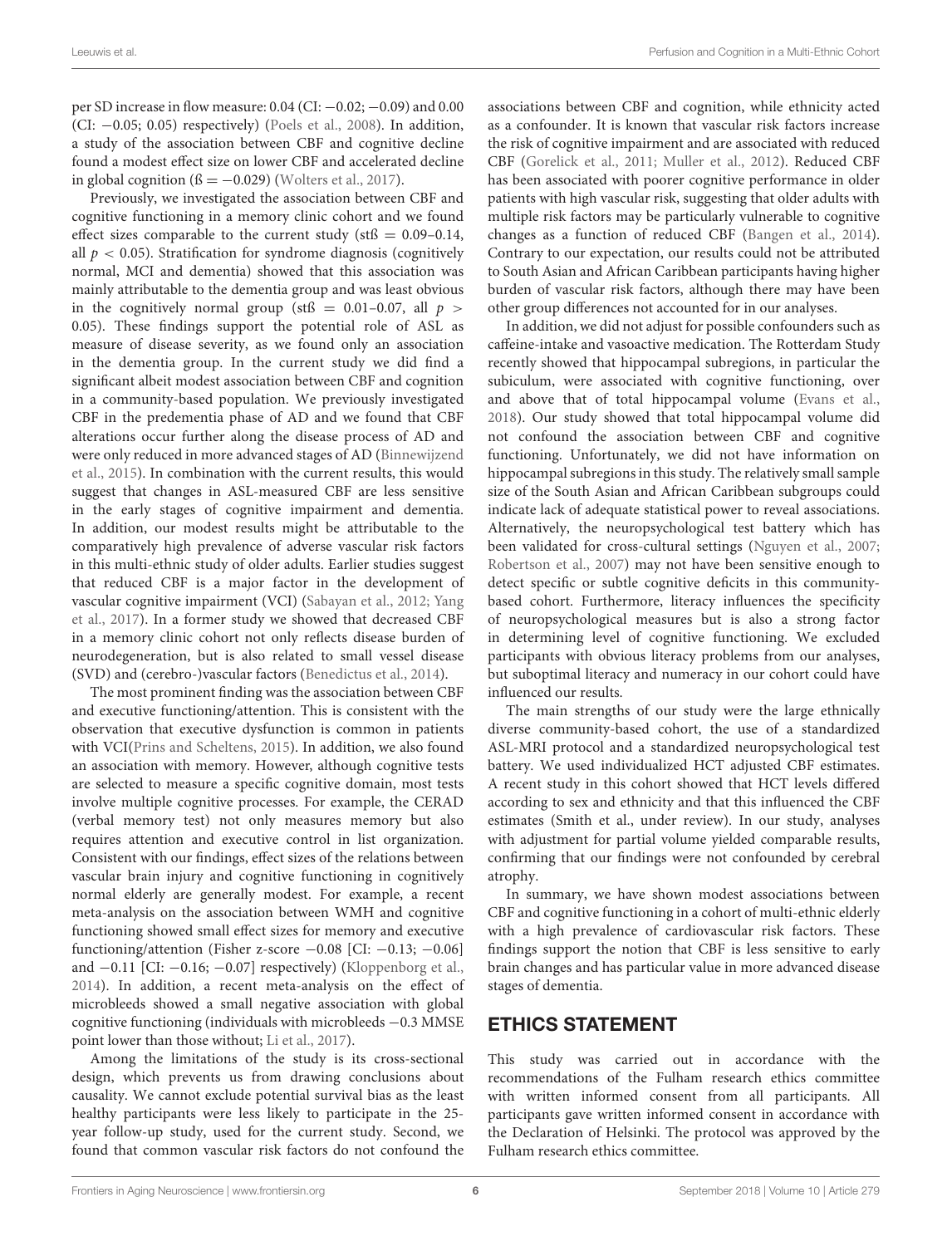# AUTHOR CONTRIBUTIONS

AL, NC, WF, and FB study concept and design. LS, AM, MS, DA, and TT acquisition of data. AL data analysis, data interpretation, preparation of manuscript. NC, WF, and FB made substantial contributions to the interpretation of the data and supervised the project. All authors: critical review, intellectual content of manuscript. All authors had final responsibility for the decision to submit for publication.

#### FUNDING

The SABRE study was funded at visit 3 by the British Heart Foundation (grant number CS/13/1//30327), at visit 2 by the Wellcome Trust (grant number 082464/Z/07/Z) and

#### **REFERENCES**

- <span id="page-6-14"></span>Alsop, D. C., Detre, J. A., Golay, X., Günther, M., Hendrikse, J., Hernandez-Garcia, L., et al. (2014). Recommended implementation of arterial spin-labeled perfusion MRI for clinical applications: a consensus of the ISMRM perfusion study group and the European consortium for ASL in dementia. Magn. Reson. Med. 116, 102–116. doi: [10.1002/mrm.25197](https://doi.org/10.1002/mrm.25197)
- <span id="page-6-4"></span>Anand, S. S., Yusuf, S., Vuksan, V., Devanesen, S., Teo, K. K., Montague, P. A., et al. (2000). Differences in risk factors, atherosclerosis, and cardiovascular disease between ethnic groups in Canada: the Study of Health Assessment and Risk in Ethnic groups (SHARE). Lancet 356, 279–284. doi: [10.1016/S0140-6736\(00\)02502-2](https://doi.org/10.1016/S0140-6736(00)02502-2)
- <span id="page-6-16"></span>Asllani, I., Borogovac, A., and Brown, T. R. (2008). Regression algorithm correcting for partial volume effects in arterial spin labeling MRI. Magn. Reson. Med. 60, 1362–1371. doi: [10.1002/mrm.21670](https://doi.org/10.1002/mrm.21670)
- <span id="page-6-1"></span>Bangen, K. J., Nation, D. A., Clark, L. R., Harmell, A. L., Wierenga, C. E., Dev, S. I., et al. (2014). Interactive effects of vascular risk burden and advanced age on cerebral blood flow. Front. Aging Neurosci. 6:159. doi: [10.3389/fnagi.2014.00159](https://doi.org/10.3389/fnagi.2014.00159)
- <span id="page-6-18"></span>Benedictus, M. R., Binnewijzend, M. A. A., Kuijer, J. P. A., Steenwijk, M. D., Versteeg, A., Vrenken, H., et al. (2014). Brain volume and white matter hyperintensities as determinants of cerebral blood flow in Alzheimer's disease. Neurobiol. Aging [35, 2665–2670. doi: 10.1016/j.neurobiolaging.2014.](https://doi.org/10.1016/j.neurobiolaging.2014.06.001) 06.001
- <span id="page-6-0"></span>Binnewijzend, M. A., Kuijer, J. P., Benedictus, M. R., van der Flier, W. M., Wink, A. M., Wattjes, M. P., et al. (2013). Cerebral blood flow measured arterial spinlabeling mr imaging in Alzheimer Disease and Mild Cognitive Impairment. Radiology 267, 221–230. doi: [10.1148/radiol.12120928](https://doi.org/10.1148/radiol.12120928)
- <span id="page-6-3"></span>Binnewijzend, M. A. A., Benedictus, M. R., Kuijer, J. P. A., van der Flier, W. M., Teunissen, C. E., Prins, N. D., et al. (2015). Cerebral perfusion in the predementia stages of Alzheimer's disease. Eur. Radiol. 26, 506–14. doi: [10.1007/s00330-015-3834-9](https://doi.org/10.1007/s00330-015-3834-9)
- <span id="page-6-12"></span>Cardoso, M. J., Modat, M., Wolz, R., Melbourne, A., Cash, D., Rueckert, D., et al. (2015). Geodesic information flows: spatially-variant graphs and their application to segmentation and fusion. IEEE Trans. Med. Imaging 34, 1976–1988. doi: [10.1109/TMI.2015.2418298](https://doi.org/10.1109/TMI.2015.2418298)
- <span id="page-6-9"></span>Dugbartey, A. T., Townes, B. D., and Mahurin, R. K. (2000). Equivalence of the color trails test and trail making test in nonnative english-speakers. Arch. Clin. Neuropsychol. 15, 425–431. doi: [10.1093/arclin/15.5.425](https://doi.org/10.1093/arclin/15.5.425)
- <span id="page-6-23"></span>Evans, T. E., Adams, H. H. H., Licher, S., Wolters, F. J., van der Lugt, A., Ikram, M. K., et al. (2018). Subregional volumes of the hippocampus in relation to cognitive function and risk of dementia. Neuroimage 178, 129–135. doi: [10.1016/j.neuroimage.2018.05.041](https://doi.org/10.1016/j.neuroimage.2018.05.041)
- <span id="page-6-8"></span>Fillenbaum, G. G., Huber, M. S., Beekly, D., Henderson, V. W., Mortimer, J., Morris, J. C., et al. (1996). The consortium to establish a registry for Alzheimer' s Disease (CERAD). part XIII. Obtaining autopsy in Alzheimer's disease. Neurology 46.1, 142–145. doi: [10.1212/WNL.46.1.142](https://doi.org/10.1212/WNL.46.1.142)
- <span id="page-6-6"></span>Gijsberts, C. M., Groenewegen, K. A., Hoefer, I. E., Eijkemans, M. J. C., Asselbergs, F. W., Anderson, T. J., et al. (2015). Race/ethnic differences in the associations

British Heart Foundation (grant number SP/07/001/23603), and at visit 1 by the UK Medical Research Council and Diabetes UK. NC and AH also received support from the National Institute for Health Research (NIHR) University College London Hospitals Biomedical Research Centre and the NIHR Clinical Research Network. Research of the VUmc Alzheimer center is part of the neurodegeneration research program of Amsterdam Neuroscience. AL is appointed on a grant from The Netherlands CardioVascular Research Initiative: the Dutch Heart Foundation (grant number CVON 2012-06 Heart Brain Connection). AH, NC, and MR are supported by the UK Medical Research Council (grant number MC\_UU\_12019/3). FB is supported by the NIH Biomedical Research Center at University College London Hospital.

of the Framingham risk factors with carotid IMT and cardiovascular events. PLoS ONE 10:e0132321. doi: [10.1371/journal.pone.0132321](https://doi.org/10.1371/journal.pone.0132321)

- <span id="page-6-11"></span>Goodglass, H., and Kaplan, E. (1983). The Assessment of Aphasia and Related Disorders. Philadelphia, PA: Lea & Febiger.
- <span id="page-6-21"></span>Gorelick, P. B., Scuteri, A., Black, S. E., Decarli, C., Greenberg, S. M., Iadecola, C., et al. (2011). Vascular contributions to cognitive impairment and dementia: a statement for healthcare professionals from the american heart association/american stroke association. Stroke 42, 2672–2713. doi: [10.1161/STR.0b013e3182299496](https://doi.org/10.1161/STR.0b013e3182299496)
- <span id="page-6-7"></span>Hall, K. S., Gao, S., Emsley, C. L., Ogunniyi, A. O., Morgan, O., and Hendrie, H. C. (2000). Community screening interview for dementia (CSI'D'); performance in five disparate study sites. Int. J. Geriatr. Psychiatry 15, 521–531. doi: 10.1002/ [1099-1166\(200006\)15:6<521::AID-GPS182>3.0.CO;2-F](https://doi.org/10.1002/1099-1166(200006)15:6<521::AID-GPS182>3.0.CO;2-F)
- <span id="page-6-13"></span>Jorge Cardoso, M., Leung, K., Modat, M., Keihaninejad, S., Cash, D., Barnes, J., et al. (2013). STEPS: similarity and truth estimation for propagated segmentations and its application to hippocampal segmentation and brain parcelation. Med. Image Anal. 17, 671–684. doi: [10.1016/j.media.2013.02.006](https://doi.org/10.1016/j.media.2013.02.006)
- <span id="page-6-19"></span>Kloppenborg, R. P., Nederkoorn, P. J., Geerlings, M. I., and Van Den Berg, E. (2014). Presence and progression of white matter hyperintensities and cognition: a meta-analysis. Neurology 82, 2127–2138. doi: [10.1212/WNL.0000000000000505](https://doi.org/10.1212/WNL.0000000000000505)
- <span id="page-6-5"></span>Kurian, A., and Cardarelli, K. (2007). Racial and ethnic differences in cardiovascular disease risk factors: a systematic review. Am. J. Physiol. Heart Circ. Physiol. 17, 143–152.
- <span id="page-6-10"></span>Lee, T. M., Cheung, C. C., Chan, J. K., and Chan, C. C. (2000). Trail making across languages. J. Clin. Exp. Neuropsychol. 22, 772–778. doi: [10.1076/jcen.22.6.772.954](https://doi.org/10.1076/jcen.22.6.772.954)
- <span id="page-6-2"></span>Leeuwis, A. E., Benedictus, M. R., Kuijer, J. P. A., Binnewijzend, M. A. A., Hooghiemstra, A. M., Verfaillie, S. C. J., et al. (2017). Lower cerebral blood flow is associated with impairment in multiple cognitive domains in Alzheimer's disease. Alzheimer Dement. 13, 531–540. doi: [10.1016/j.jalz.2016.08.013](https://doi.org/10.1016/j.jalz.2016.08.013)
- <span id="page-6-20"></span>Li, X., Yuan, J., Yang, L., Qin, W., Yang, S., Li, Y., et al. (2017). The significant effects of cerebral microbleeds on cognitive dysfunction: an updated meta- analysis. PLoS ONE 12:e0185145. doi: [10.1371/journal.pone.0185145](https://doi.org/10.1371/journal.pone.0185145)
- <span id="page-6-17"></span>Lu, H., Clingman, C., Golay, X., and Van Zijl, P. C. M. (2004). Determining the longitudinal relaxation time (T1) of blood at 3.0 tesla. Magn. Reson. Med. 52, 679–682. doi: [10.1002/mrm.20178](https://doi.org/10.1002/mrm.20178)
- <span id="page-6-15"></span>Melbourne, A., Toussaint, N., Owen, D., Simpson, I., Anthopoulos, T., De Vita, E., et al. (2016). NiftyFit: a software package for multi-parametric modelfitting of 4D magnetic resonance imaging data. Neuroinformatics 14, 319–337. doi: [10.1007/s12021-016-9297-6](https://doi.org/10.1007/s12021-016-9297-6)
- <span id="page-6-22"></span>Muller, M., van der Graaf, Y., Visseren, F. L., Mali, W. P. T. M., and Geerlings, M. I. (2012). Hypertension and longitudinal changes in cerebral blood flow: the SMART-MR study. Ann. Neurol. 71, 825–833. doi: [10.1002/ana.23554](https://doi.org/10.1002/ana.23554)
- <span id="page-6-24"></span>Nguyen, H. T., Evans, M. K., and Zonderman, A. B. (2007). Influence of medical conditions on executive and memory functions in low socioeconomic status African Americans. Arch. Clin. Neuropsychol. 22, 689–698. doi: [10.1016/j.acn.2007.05.003](https://doi.org/10.1016/j.acn.2007.05.003)